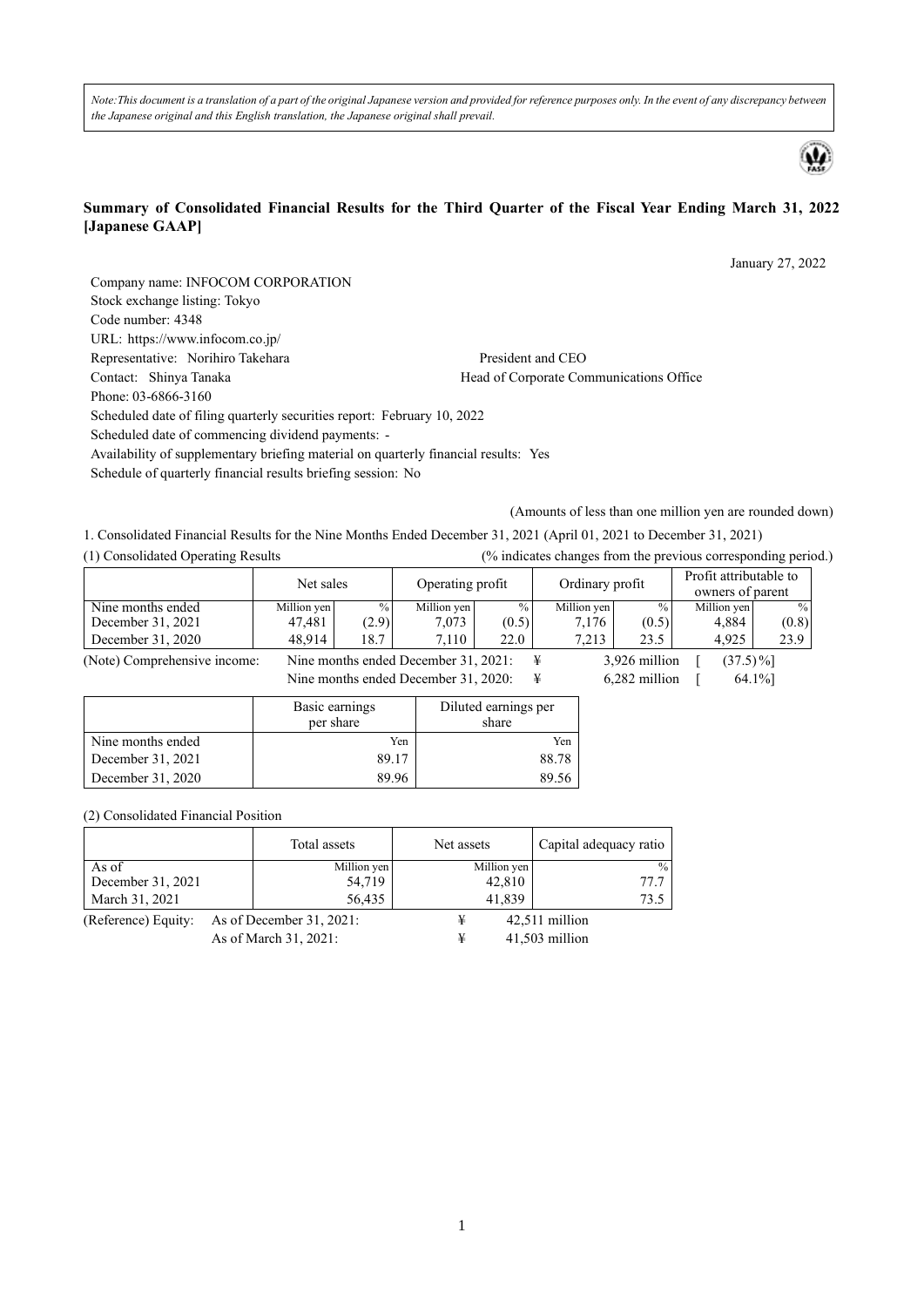### 2. Dividends

|                                   | Annual dividends                                                           |       |                          |       |       |  |  |
|-----------------------------------|----------------------------------------------------------------------------|-------|--------------------------|-------|-------|--|--|
|                                   | 2nd<br>3rd<br>1st<br>Year-end<br>quarter-end<br>quarter-end<br>quarter-end |       |                          |       |       |  |  |
|                                   | Yen                                                                        | Yen   | Yen                      | Yen   | Yen   |  |  |
| Fiscal year ended March 31, 2021  | -                                                                          | 10.00 | $\overline{\phantom{a}}$ | 27.00 | 37.00 |  |  |
| Fiscal year ending March 31, 2022 | $\overline{\phantom{0}}$                                                   | 13.00 | -                        |       |       |  |  |
| Fiscal year ending March 31, 2022 |                                                                            |       |                          | 37.00 | 50.00 |  |  |
| (Forecast)                        |                                                                            |       |                          |       |       |  |  |

(Note) Revision to the forecast for dividends announced most recently: Yes

# 3. Consolidated Financial Results Forecast for the Fiscal Year Ending March 31, 2022(April 01, 2021 to March 31, 2022)

| (% indicates changes from the previous corresponding period.) |             |       |                  |       |                 |       |                  |      |                                                    |
|---------------------------------------------------------------|-------------|-------|------------------|-------|-----------------|-------|------------------|------|----------------------------------------------------|
|                                                               | Net sales   |       | Operating profit |       | Ordinary profit |       | owners of parent |      | Profit attributable to Basic earnings<br>per share |
|                                                               | Million yen | $\%$  | Million yen      | $\%$  | Million ven     | $\%$  | Million ven      | $\%$ | Yen l                                              |
| Full year                                                     | 66,000      | (3.0) | 10.500           | (2.9) | 10,500          | (4.0) | 7.000            | 11.5 | 127.80 I                                           |

(Note) Revision to the financial results forecast announced most recently: Yes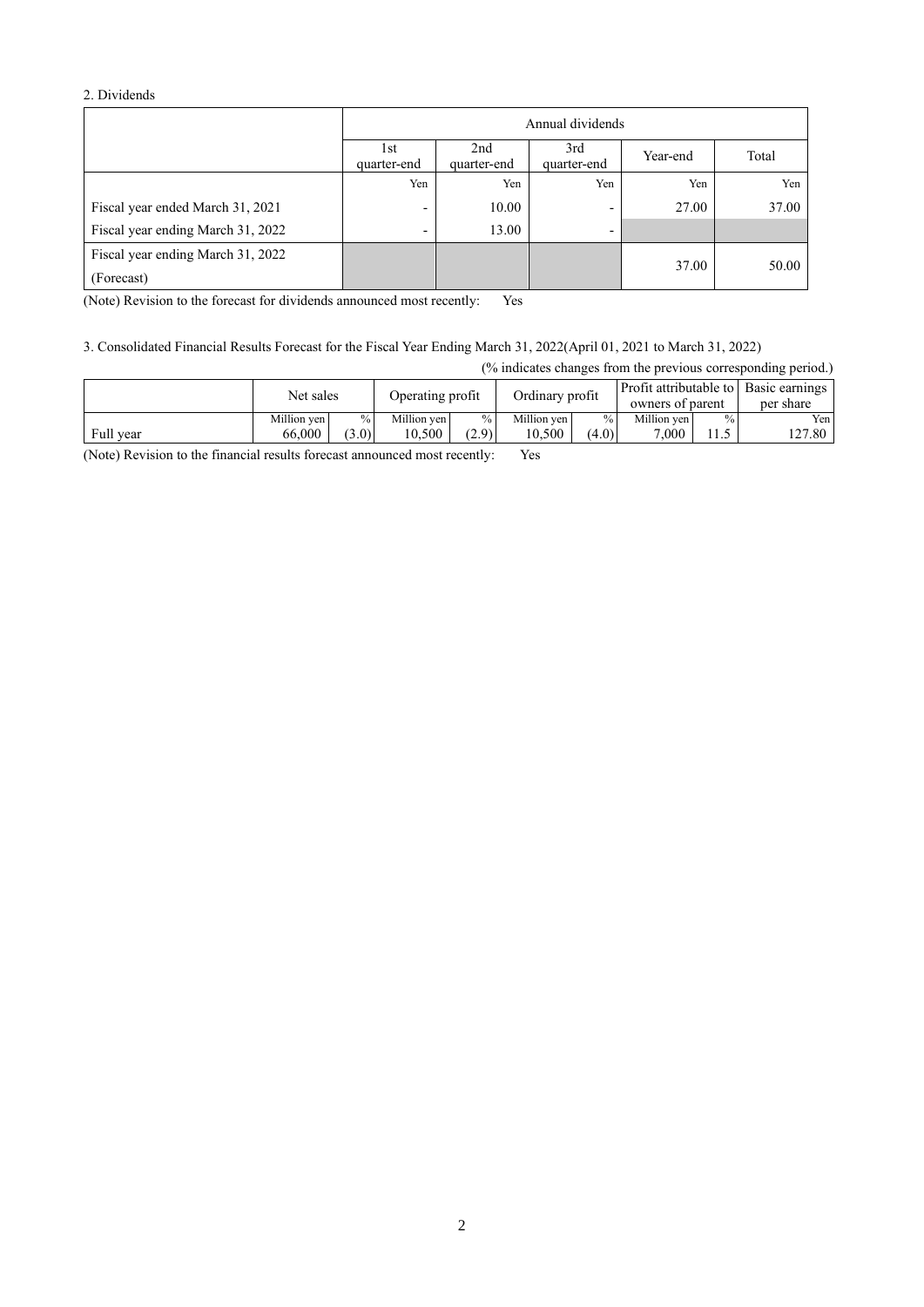#### \* Notes:

(1) Changes in significant subsidiaries during the nine months ended December 31, 2021

|     | (changes in specified subsidiaries resulting in changes in scope of consolidation): |  |
|-----|-------------------------------------------------------------------------------------|--|
| New | (Company name:                                                                      |  |

Exclusion:  $\qquad \qquad -$  (Company name: )

(2) Accounting policies adopted specially for the preparation of quarterly consolidated financial statements: No

(3) Changes in accounting policies, changes in accounting estimates and retrospective restatement

- 1) Changes in accounting policies due to the revision of accounting standards: Yes
- 2) Changes in accounting policies other than 1) above: No
- 3) Changes in accounting estimates: No
- 4) Retrospective restatement: No

(4) Total number of issued shares (common shares)

|                    | 1) Total number of issued shares at the end of the period (including treasury shares): |
|--------------------|----------------------------------------------------------------------------------------|
| December 31, 2021: | 57,600,000 shares                                                                      |
| March 31, 2021:    | 57,600,000 shares                                                                      |

| 2) Total number of treasury shares at the end of the period: |                  |
|--------------------------------------------------------------|------------------|
| December 31, 2021:                                           | 2,823,967 shares |
| March 31, 2021:                                              | 2,829,423 shares |

| 3) Average number of shares during the period: |                   |
|------------------------------------------------|-------------------|
| Nine months ended December 31, 2021:           | 54,773,047 shares |
| Nine months ended December 31, 2020:           | 54,756,257 shares |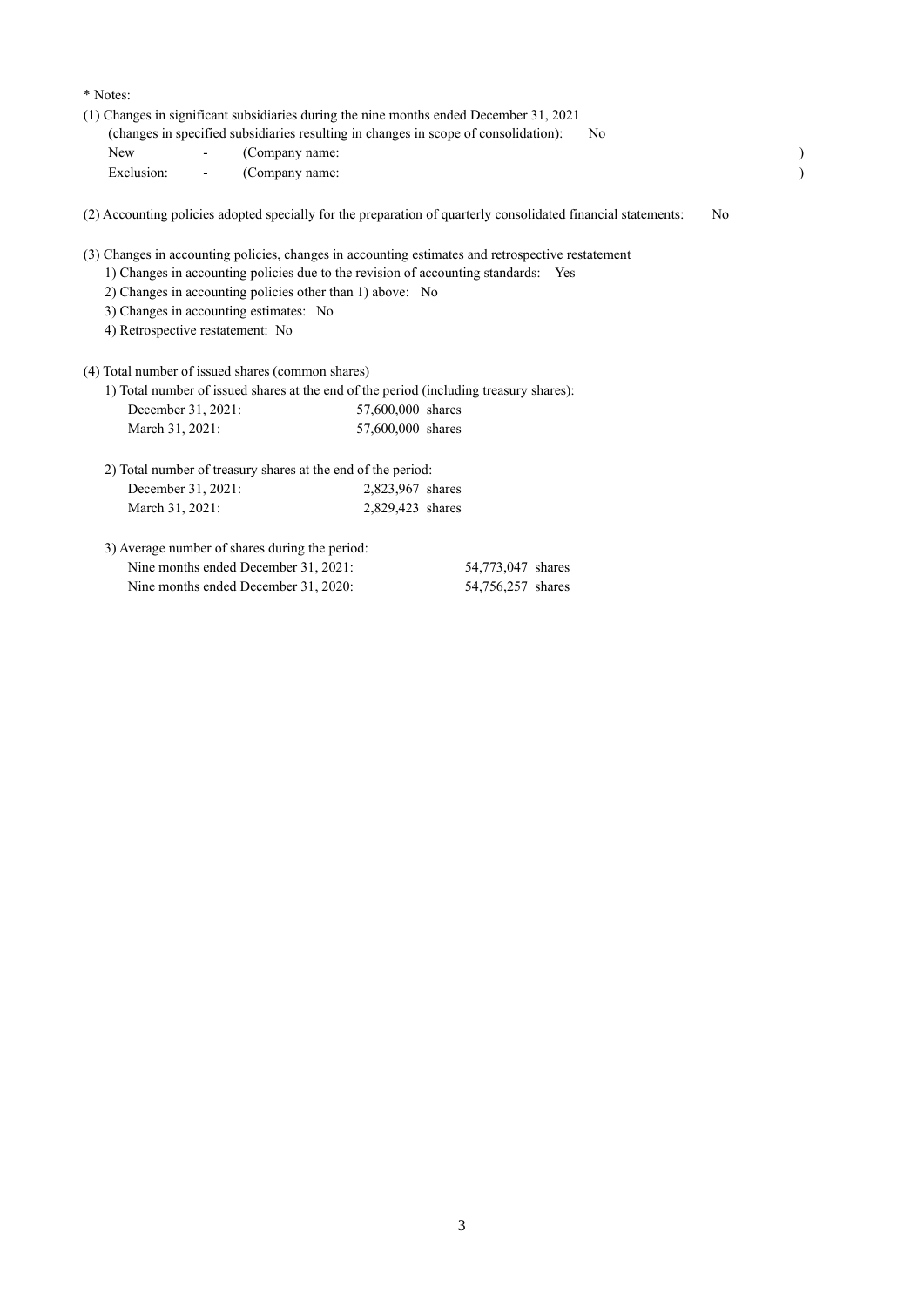## Quarterly Consolidated Financial Statements

Quarterly Consolidated Balance Sheets

|                                                               | As of March 31,2021 | As of December 31,2021 |  |
|---------------------------------------------------------------|---------------------|------------------------|--|
| Assets                                                        |                     |                        |  |
| Current assets                                                |                     |                        |  |
| Cash and deposits                                             | 29,956              | 29,945                 |  |
| Notes and accounts receivable - trade                         | 12,502              |                        |  |
| Notes and accounts receivable - trade, and contract<br>assets |                     | 9,507                  |  |
| Inventories                                                   | 167                 | 306                    |  |
| Other                                                         | 1,345               | 2,210                  |  |
| Allowance for doubtful accounts                               | (7)                 | (5)                    |  |
| Total current assets                                          | 43,964              | 41,965                 |  |
| Non-current assets                                            |                     |                        |  |
| Property, plant and equipment                                 | 1,054               | 1,346                  |  |
| Intangible assets                                             |                     |                        |  |
| Software                                                      | 1,592               | 1,746                  |  |
| Goodwill                                                      |                     | 715                    |  |
| Other                                                         | 47                  | 34                     |  |
| Total intangible assets                                       | 1,639               | 2,496                  |  |
| Investments and other assets                                  |                     |                        |  |
| Investments and other assets                                  | 9,974               | 9,125                  |  |
| Allowance for doubtful accounts                               | (198)               | (214)                  |  |
| Total investments and other assets                            | 9,776               | 8,911                  |  |
| Total non-current assets                                      | 12,471              | 12,754                 |  |
| Total assets                                                  | 56,435              | 54,719                 |  |
| Liabilities                                                   |                     |                        |  |
| <b>Current</b> liabilities                                    |                     |                        |  |
| Accounts payable - trade                                      | 4,975               | 4,145                  |  |
| Income taxes payable                                          | 2,729               | 553                    |  |
| Provision for bonuses                                         | 1,402               | 527                    |  |
| Other provisions                                              |                     | 23                     |  |
| Other                                                         | 5,133               | 6,170                  |  |
| Total current liabilities                                     | 14,241              | 11,419                 |  |
| Non-current liabilities                                       |                     |                        |  |
| Retirement benefit liability                                  | 16                  | 44                     |  |
| Other provisions                                              |                     | 52                     |  |
| Other                                                         | 338                 | 390                    |  |
| Total non-current liabilities                                 | 355                 | 488                    |  |
| <b>Total liabilities</b>                                      | 14,596              | 11,908                 |  |
| Net assets                                                    |                     |                        |  |
| Shareholders' equity                                          |                     |                        |  |
| Share capital                                                 | 1,590               | 1,590                  |  |
| Capital surplus                                               | 1,556               | 1,560                  |  |
| Retained earnings                                             | 37,479              | 39,373                 |  |
| Treasury shares                                               | (795)               | (794)                  |  |
| Total shareholders' equity                                    | 39,829              | 41,729                 |  |
| Accumulated other comprehensive income                        |                     |                        |  |
| Valuation difference on available-for-sale<br>securities      | 1,827               | 847                    |  |
| Foreign currency translation adjustment                       | (153)               | (65)                   |  |

(Million yen)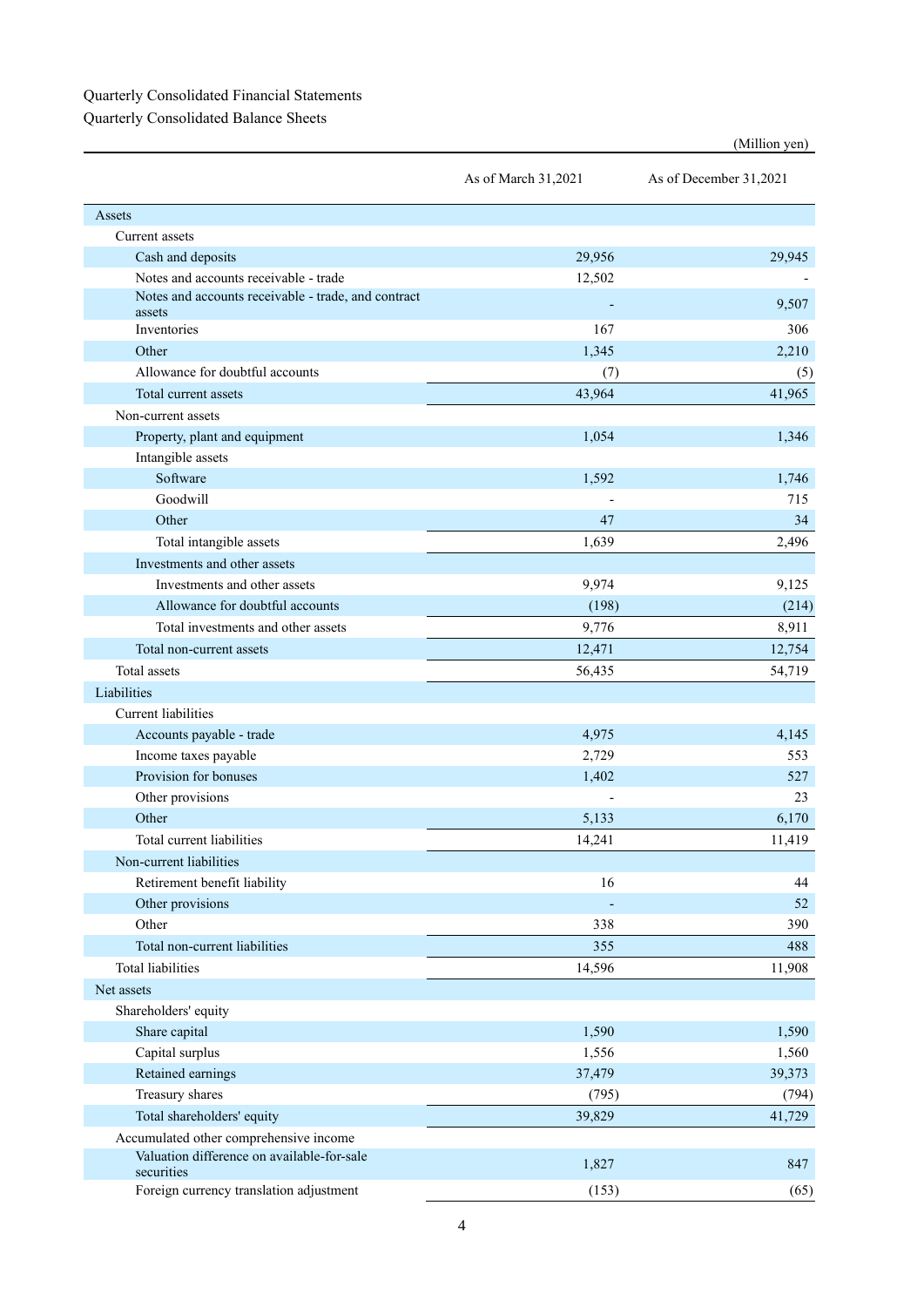(Million yen)

|                                              | As of March 31,2021 | As of December 31,2021 |
|----------------------------------------------|---------------------|------------------------|
| Total accumulated other comprehensive income | 1,673               | 782                    |
| Share acquisition rights                     | 228                 | 224                    |
| Non-controlling interests                    | 107                 | 74                     |
| Total net assets                             | 41,839              | 42,810                 |
| Total liabilities and net assets             | 56,435              | 54,719                 |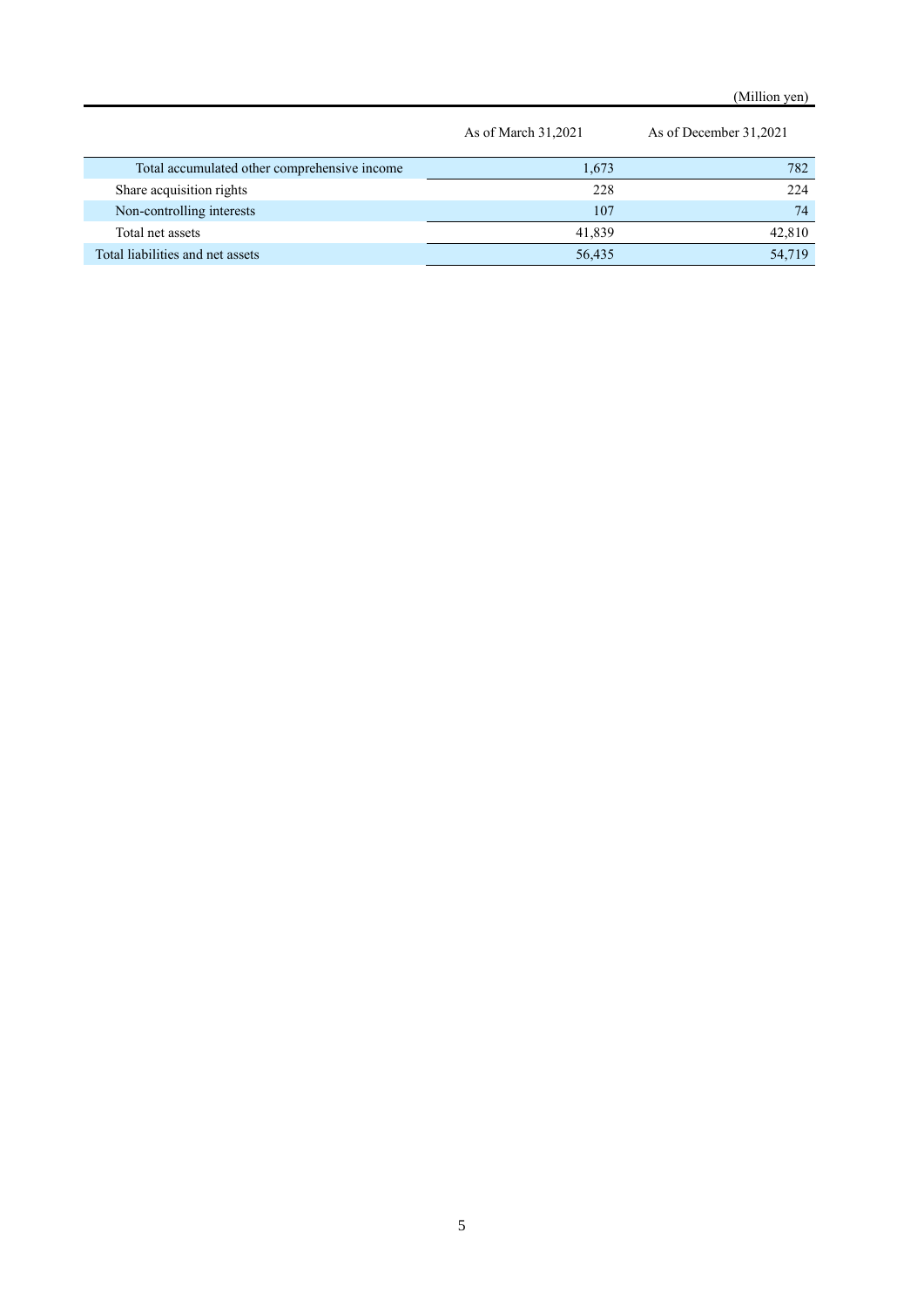## Quarterly Consolidated Statements of Income and Comprehensive Income

Quarterly Consolidated Statements of Income (For the nine months)

|                                                                  |                                               | (Million yen)                                 |
|------------------------------------------------------------------|-----------------------------------------------|-----------------------------------------------|
|                                                                  | For the nine months<br>ended December 31,2020 | For the nine months<br>ended December 31,2021 |
| Net sales                                                        | 48,914                                        | 47,481                                        |
| Cost of sales                                                    | 24,959                                        | 24,570                                        |
| Gross profit                                                     | 23,955                                        | 22,911                                        |
| Selling, general and administrative expenses                     | 16,844                                        | 15,838                                        |
| Operating profit                                                 | 7,110                                         | 7,073                                         |
| Non-operating income                                             |                                               |                                               |
| Interest and dividend income                                     | 101                                           | 90                                            |
| Share of profit of entities accounted for using equity<br>method | 7                                             | 11                                            |
| Foreign exchange gains                                           | $\mathbf{0}$                                  | $\overline{\phantom{a}}$                      |
| Partnership gain                                                 |                                               | 3                                             |
| Other                                                            | 18                                            | 3                                             |
| Total non-operating income                                       | 127                                           | 109                                           |
| Non-operating expenses                                           |                                               |                                               |
| Interest expenses                                                | $\mathbf{0}$                                  | $\overline{0}$                                |
| Foreign exchange losses                                          |                                               | $\overline{c}$                                |
| Partnership loss                                                 | 23                                            |                                               |
| Loss on extinguishment share-based compensation<br>expenses      |                                               | 3                                             |
| Other                                                            | $\mathbf{0}$                                  | $\boldsymbol{0}$                              |
| Total non-operating expenses                                     | 24                                            | 6                                             |
| Ordinary profit                                                  | 7,213                                         | 7,176                                         |
| Extraordinary income                                             |                                               |                                               |
| Gain on sale of non-current assets                               |                                               | $\boldsymbol{0}$                              |
| Total extraordinary income                                       |                                               | $\boldsymbol{0}$                              |
| <b>Extraordinary losses</b>                                      |                                               |                                               |
| Loss on retirement of non-current assets                         | $\mathbf{1}$                                  | 10                                            |
| Loss on valuation of investment securities                       | $\overline{2}$                                | 44                                            |
| Loss on sale of shares of subsidiaries and associates            |                                               | 46                                            |
| Bad debts written off                                            | 1                                             |                                               |
| Other                                                            | $\boldsymbol{0}$                              |                                               |
| Total extraordinary losses                                       | 5                                             | 101                                           |
| Profit before income taxes                                       | 7,208                                         | 7,075                                         |
| Income taxes                                                     | 2,324                                         | 2,258                                         |
| Profit                                                           | 4,883                                         | 4,817                                         |
| Loss attributable to non-controlling interests                   | (42)                                          | (66)                                          |
| Profit attributable to owners of parent                          | 4,925                                         | 4,884                                         |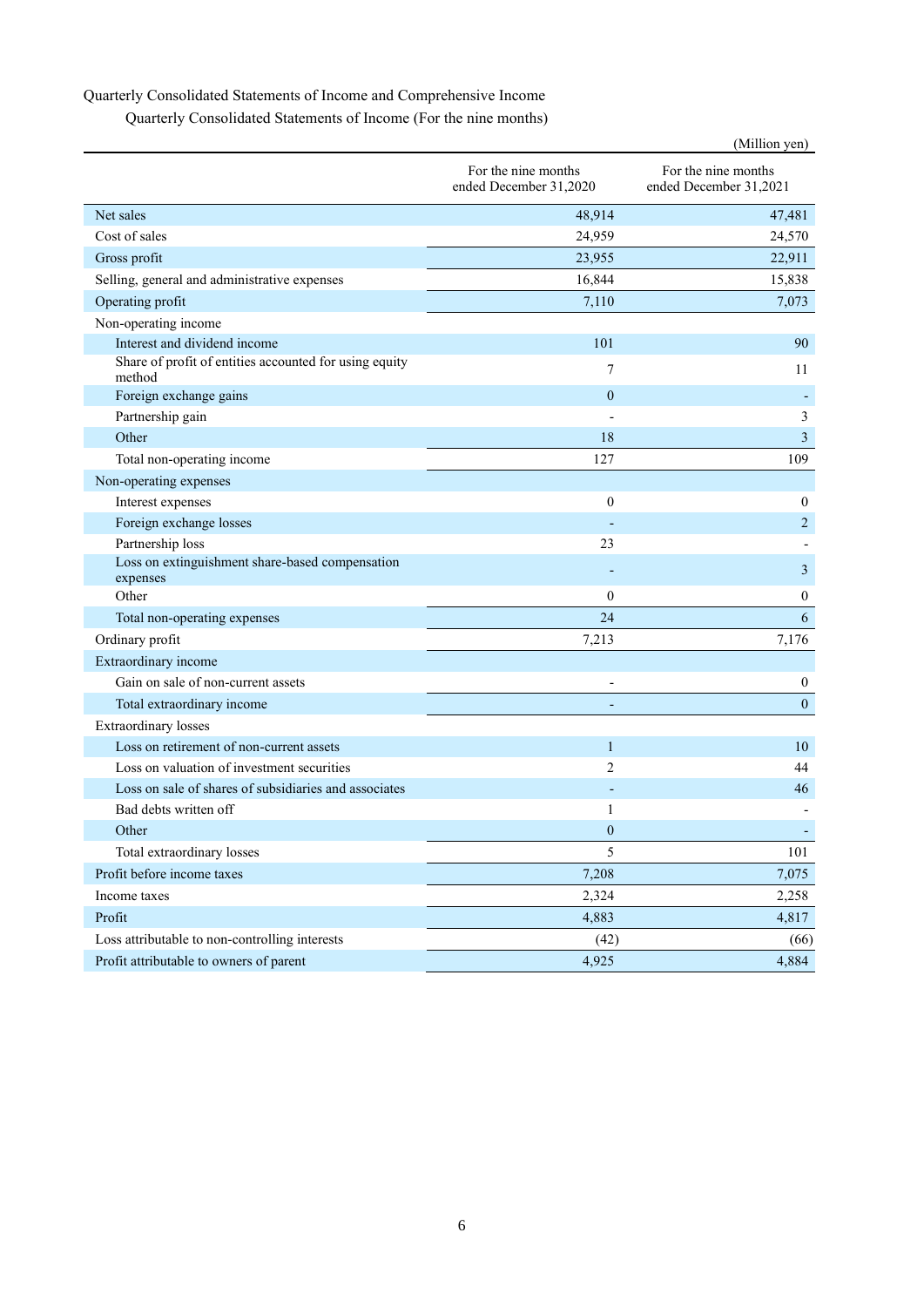| Quarterly Consolidated Statements of Comprehensive Income (For the nine months) |  |
|---------------------------------------------------------------------------------|--|
|---------------------------------------------------------------------------------|--|

|                                                                   |                                               | (Million yen)                                 |
|-------------------------------------------------------------------|-----------------------------------------------|-----------------------------------------------|
|                                                                   | For the nine months<br>ended December 31,2020 | For the nine months<br>ended December 31,2021 |
| Profit                                                            | 4,883                                         | 4,817                                         |
| Other comprehensive income                                        |                                               |                                               |
| Valuation difference on available-for-sale securities             | 1,488                                         | (979)                                         |
| Deferred gains or losses on hedges                                | (0)                                           |                                               |
| Foreign currency translation adjustment                           | (89)                                          | 88                                            |
| Total other comprehensive income                                  | 1,398                                         | (891)                                         |
| Comprehensive income                                              | 6,282                                         | 3,926                                         |
| Comprehensive income attributable to                              |                                               |                                               |
| Comprehensive income attributable to owners of<br>parent          | 6,331                                         | 3,992                                         |
| Comprehensive income attributable to non-controlling<br>interests | (49)                                          | (66)                                          |